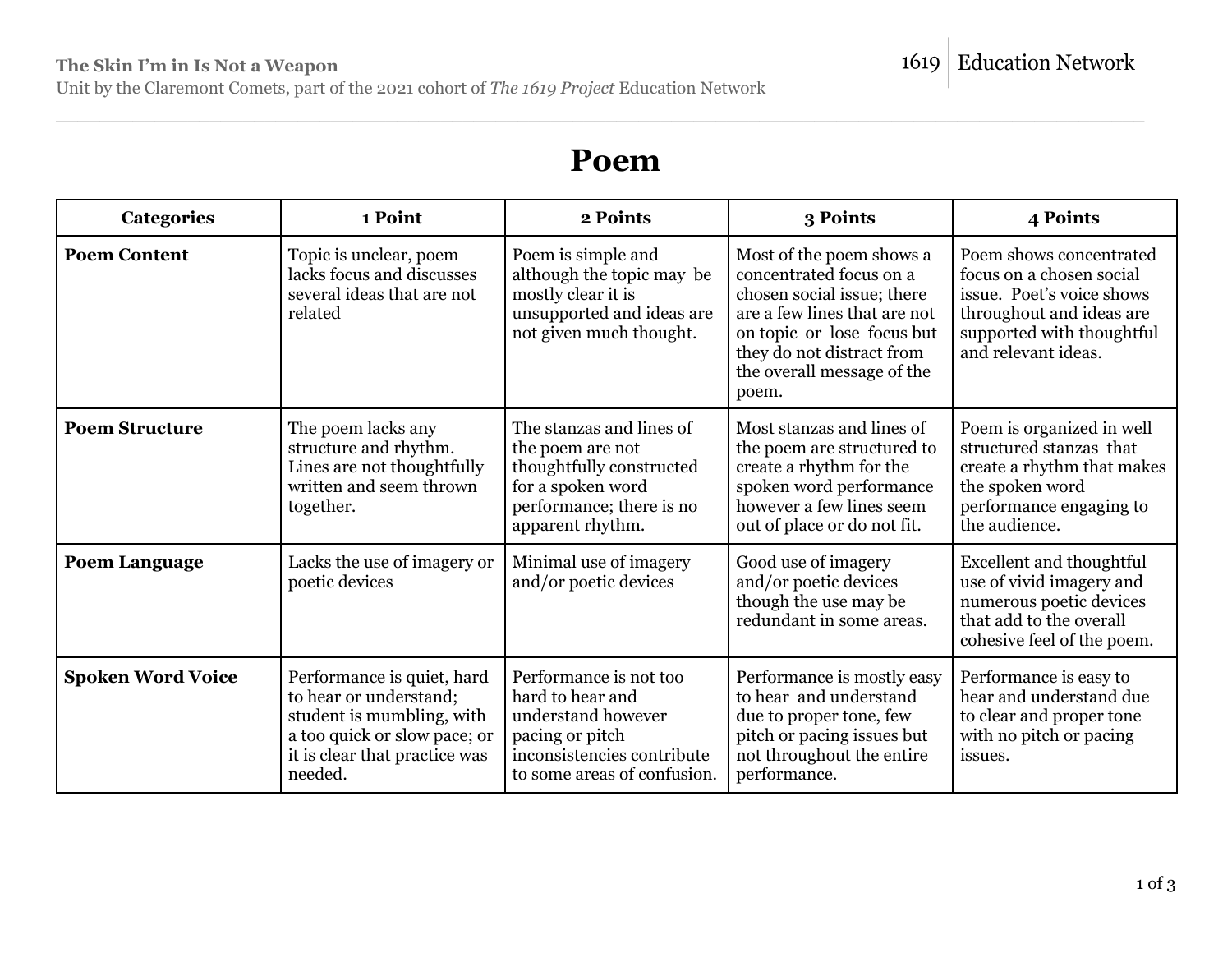Unit by the Claremont Comets, part of the 2021 cohort of *The 1619 Project* Education Network

## **PSA**

\_\_\_\_\_\_\_\_\_\_\_\_\_\_\_\_\_\_\_\_\_\_\_\_\_\_\_\_\_\_\_\_\_\_\_\_\_\_\_\_\_\_\_\_\_\_\_\_\_\_\_\_\_\_\_\_\_\_\_\_\_\_\_\_\_\_\_\_\_\_\_\_\_\_\_\_\_\_\_\_\_\_\_\_\_\_\_\_\_\_\_\_\_\_\_\_\_\_\_

| <b>Categories</b> | 1 Point                                                                                                                                                       | 2 Points                                                                                                                                         | 3 Points                                                                                                                                                                                                              | 4 Points                                                                                                                                                          |
|-------------------|---------------------------------------------------------------------------------------------------------------------------------------------------------------|--------------------------------------------------------------------------------------------------------------------------------------------------|-----------------------------------------------------------------------------------------------------------------------------------------------------------------------------------------------------------------------|-------------------------------------------------------------------------------------------------------------------------------------------------------------------|
| Content           | Topic is unclear, the PSA<br>lacks focus and discusses<br>several ideas that are not<br>related.                                                              | The PSA is simple and<br>although the topic may be<br>mostly clear it is<br>unsupported and ideas are<br>not given much thought.                 | Most of the PSA shows a<br>concentrated focus on a<br>chosen social issue; there<br>are a few sentences that are<br>not on topic or lose focus<br>but they do not distract<br>from the overall message of<br>the PSA. | PSA shows concentrated<br>focus on a chosen social<br>issue. Orator's voice shows<br>throughout and ideas are<br>supported with thoughtful<br>and relevant ideas. |
| <b>Structure</b>  | The PSA lacks any<br>structure and rhythm.<br>Lines are not thoughtfully<br>written and seem thrown<br>together.                                              | The paragraphs and lines<br>of the PSA are not<br>thoughtfully constructed<br>for a oral performance;<br>there is no apparent<br>rhythm.         | Most paragraphs and lines<br>are structured to create a<br>rhythm for the PSA<br>performance but a few<br>sentences do not fit.                                                                                       | The PSA is organized in<br>well structured paragraphs<br>that create a rhythm that<br>makes the PSA engaging to<br>the audience.                                  |
| Language          | Lacks the use of imagery or<br>figurative languages                                                                                                           | Minimal use of imagery<br>and/figurative language                                                                                                | Good use of imagery<br>and/or figurative language<br>through the use may be<br>redundant in some areas.                                                                                                               | <b>Excellent and thoughtful</b><br>use of vivid imagery and<br>numerous examples of<br>figurative language that<br>add to the overall cohesive<br>feel of the PSA |
| <b>Voice</b>      | Performance is quiet, hard<br>to hear or understand;<br>student is mumbling, with<br>a too quick or slow pace; or<br>it is clear that practice was<br>needed. | Performance is not too<br>hard to hear and<br>understand however<br>pacing or pitch<br>inconsistencies contribute<br>to some areas of confusion. | Performance is mostly easy<br>to hear and understand<br>due to proper tone, has a<br>few pitch or pacing issues<br>but not throughout the<br>entire performance.                                                      | Performance is easy to<br>hear and understand due<br>to clear and proper tone<br>with no pitch or pacing<br>issues.                                               |